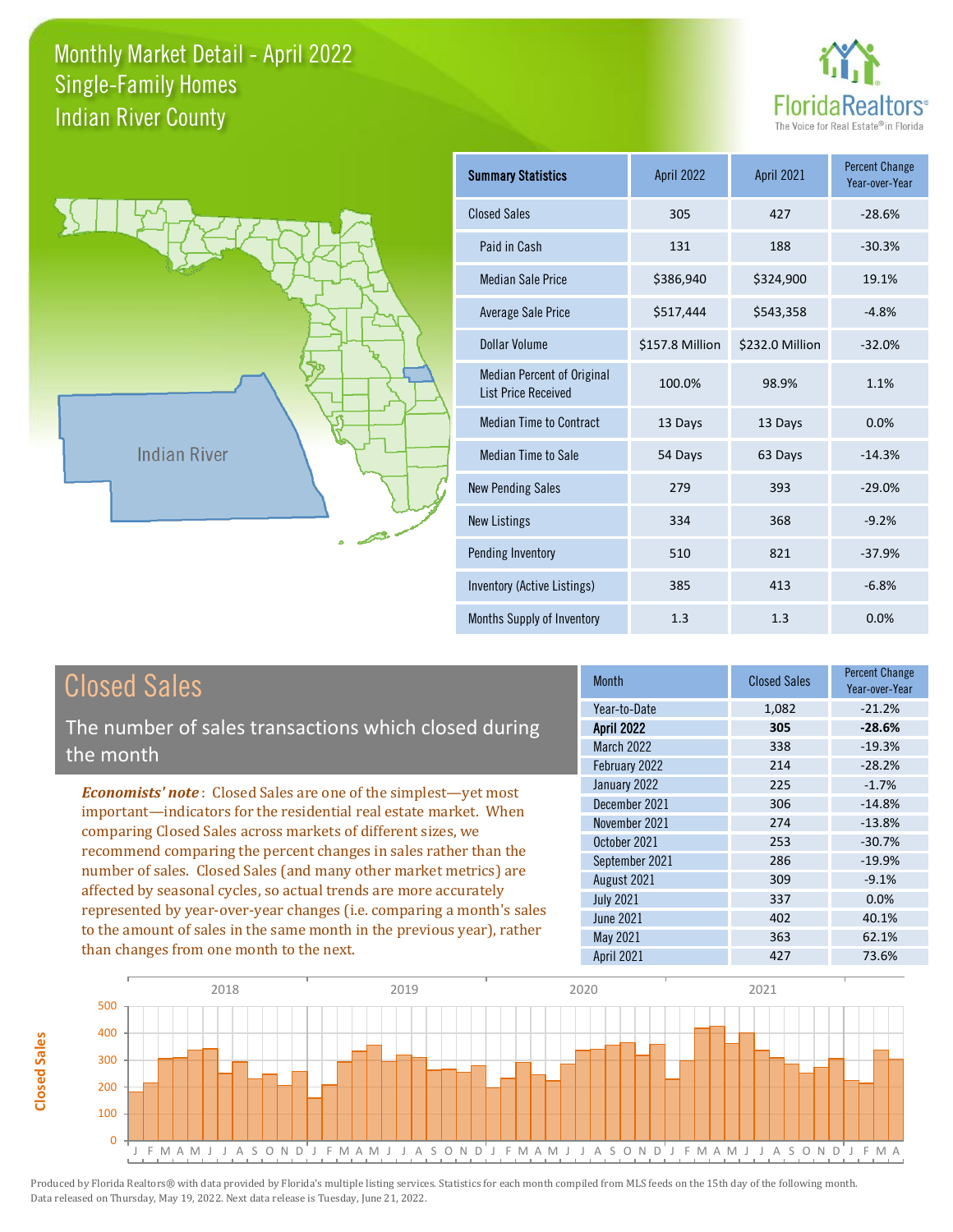this statistic should be interpreted with care.



165 75.5%

| Cash Sales                                                                      | <b>Month</b>      | Cash Sales | <b>Percent Change</b><br>Year-over-Year |
|---------------------------------------------------------------------------------|-------------------|------------|-----------------------------------------|
|                                                                                 | Year-to-Date      | 486        | $-18.9%$                                |
| The number of Closed Sales during the month in which                            | <b>April 2022</b> | 131        | $-30.3%$                                |
| buyers exclusively paid in cash                                                 | <b>March 2022</b> | 162        | $-14.3%$                                |
|                                                                                 | February 2022     | 89         | $-27.6%$                                |
|                                                                                 | January 2022      | 104        | 5.1%                                    |
|                                                                                 | December 2021     | 122        | $-9.6%$                                 |
| <b>Economists' note</b> : Cash Sales can be a useful indicator of the extent to | November 2021     | 116        | 4.5%                                    |
| which investors are participating in the market. Why? Investors are             | October 2021      | 109        | $-13.5%$                                |
| far more likely to have the funds to purchase a home available up front,        | September 2021    | 115        | 42.0%                                   |
| whereas the typical homebuyer requires a mortgage or some other                 | August 2021       | 127        | 24.5%                                   |
| form of financing. There are, of course, many possible exceptions, so           | <b>July 2021</b>  | 138        | 38.0%                                   |

J F M A M J J A S O N D J F M A M J J A S O N D J F M A M J J A S O N D J F M A M J J A S O N D J F M A 0 50 100 150 200 2018 2019 2020 2021

#### Cash Sales as a Percentage of Closed Sales

The percentage of Closed Sales during the month which were Cash Sales

*Economists' note* : This statistic is simply another way of viewing Cash Sales. The remaining percentages of Closed Sales (i.e. those not paid fully in cash) each month involved some sort of financing, such as mortgages, owner/seller financing, assumed loans, etc.

| <b>Month</b>      | <b>Percent of Closed</b><br>Sales Paid in Cash | <b>Percent Change</b><br>Year-over-Year |
|-------------------|------------------------------------------------|-----------------------------------------|
| Year-to-Date      | 44.9%                                          | 3.0%                                    |
| <b>April 2022</b> | 43.0%                                          | $-2.3%$                                 |
| <b>March 2022</b> | 47.9%                                          | 6.2%                                    |
| February 2022     | 41.6%                                          | 0.7%                                    |
| January 2022      | 46.2%                                          | 6.9%                                    |
| December 2021     | 39.9%                                          | 6.1%                                    |
| November 2021     | 42.3%                                          | 21.2%                                   |
| October 2021      | 43.1%                                          | 24.9%                                   |
| September 2021    | 40.2%                                          | 77.1%                                   |
| August 2021       | 41.1%                                          | 37.0%                                   |
| <b>July 2021</b>  | 40.9%                                          | 37.7%                                   |
| <b>June 2021</b>  | 41.0%                                          | 25.0%                                   |
| May 2021          | 46.3%                                          | 47.9%                                   |
| <b>April 2021</b> | 44.0%                                          | 27.2%                                   |

May 2021 168 140.0%

June 2021

April 2021 188 121.2%

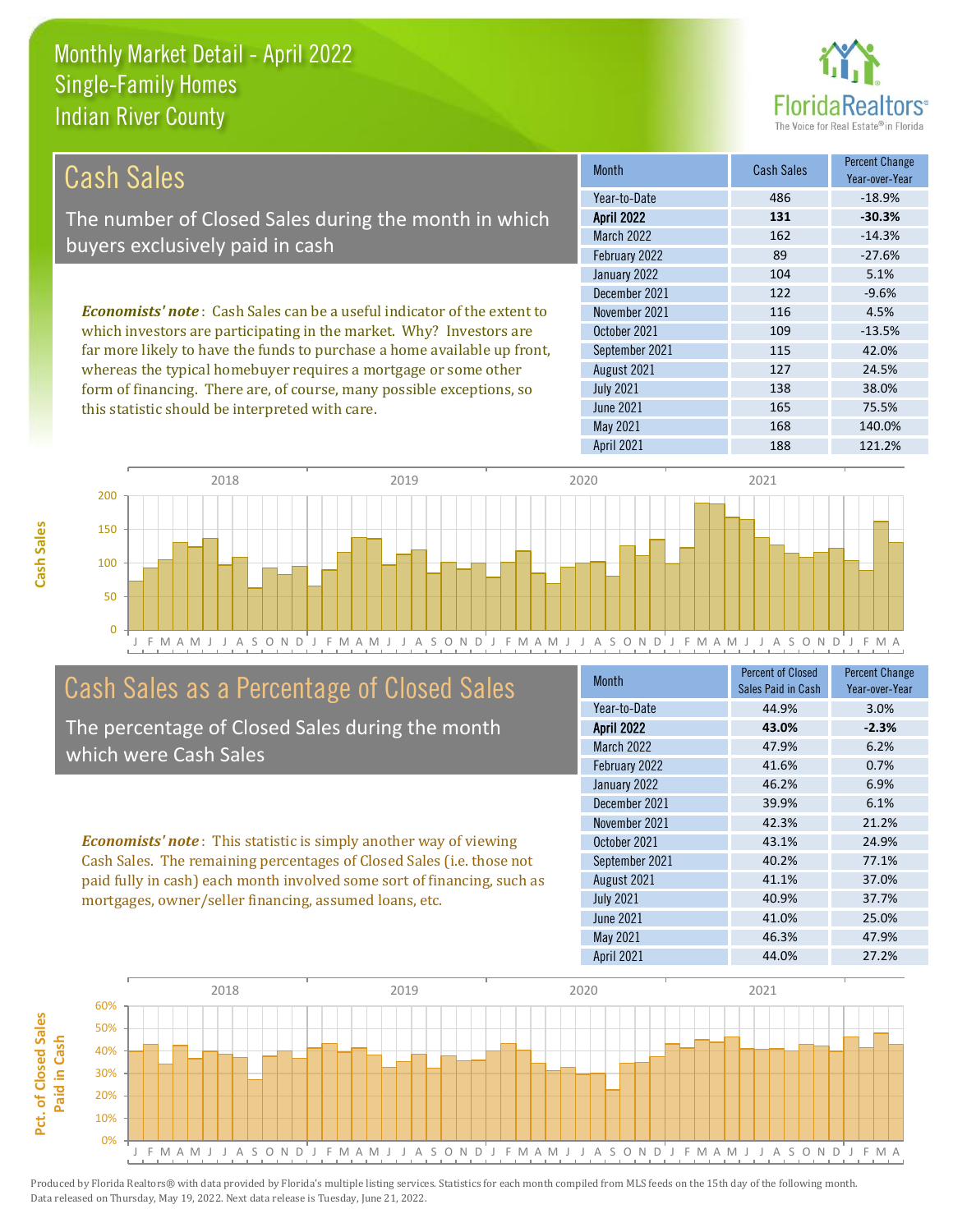

| Median Sale Price                                                         | <b>Month</b>      | <b>Median Sale Price</b> | <b>Percent Change</b><br>Year-over-Year |
|---------------------------------------------------------------------------|-------------------|--------------------------|-----------------------------------------|
|                                                                           | Year-to-Date      | \$370,750                | 19.6%                                   |
| The median sale price reported for the month (i.e. 50%                    | <b>April 2022</b> | \$386,940                | 19.1%                                   |
| of sales were above and 50% of sales were below)                          | March 2022        | \$375,000                | 13.6%                                   |
|                                                                           | February 2022     | \$360,000                | 25.1%                                   |
|                                                                           | January 2022      | \$355,500                | 21.3%                                   |
| <b>Economists' note:</b> Median Sale Price is our preferred summary       | December 2021     | \$340,417                | 14.2%                                   |
| statistic for price activity because, unlike Average Sale Price, Median   | November 2021     | \$349,000                | 23.7%                                   |
| Sale Price is not sensitive to high sale prices for small numbers of      | October 2021      | \$319,000                | 15.6%                                   |
| homes that may not be characteristic of the market area. Keep in mind     | September 2021    | \$320,000                | 20.8%                                   |
| that median price trends over time are not always solely caused by        | August 2021       | \$345,000                | 30.2%                                   |
| changes in the general value of local real estate. Median sale price only | <b>July 2021</b>  | \$335,000                | 30.2%                                   |
| reflects the values of the homes that sold each month, and the mix of     | June 2021         | \$330,000                | 24.5%                                   |
| the types of homes that sell can change over time.                        | May 2021          | \$340,000                | 27.1%                                   |
|                                                                           | <b>April 2021</b> | \$324,900                | 21.7%                                   |



#### Average Sale Price

The average sale price reported for the month (i.e. total sales in dollars divided by the number of sales)

*Economists' note* : Usually, we prefer Median Sale Price over Average Sale Price as a summary statistic for home prices. However, Average Sale Price does have its uses—particularly when it is analyzed alongside the Median Sale Price. For one, the relative difference between the two statistics can provide some insight into the market for higher-end homes in an area.

| <b>Month</b>      | <b>Average Sale Price</b> | <b>Percent Change</b><br>Year-over-Year |
|-------------------|---------------------------|-----------------------------------------|
| Year-to-Date      | \$547,957                 | 11.7%                                   |
| <b>April 2022</b> | \$517,444                 | $-4.8%$                                 |
| March 2022        | \$609,828                 | 17.7%                                   |
| February 2022     | \$544,648                 | 27.6%                                   |
| January 2022      | \$499,522                 | 17.9%                                   |
| December 2021     | \$565,763                 | 16.8%                                   |
| November 2021     | \$704,020                 | 57.8%                                   |
| October 2021      | \$444,054                 | 14.3%                                   |
| September 2021    | \$416,355                 | 6.9%                                    |
| August 2021       | \$507,015                 | 31.4%                                   |
| <b>July 2021</b>  | \$530,859                 | $-2.9%$                                 |
| <b>June 2021</b>  | \$556,249                 | 56.4%                                   |
| May 2021          | \$592,142                 | 59.5%                                   |
| April 2021        | \$543,358                 | 31.8%                                   |



Produced by Florida Realtors® with data provided by Florida's multiple listing services. Statistics for each month compiled from MLS feeds on the 15th day of the following month. Data released on Thursday, May 19, 2022. Next data release is Tuesday, June 21, 2022.

**Average Sale Price**

**Average Sale Price**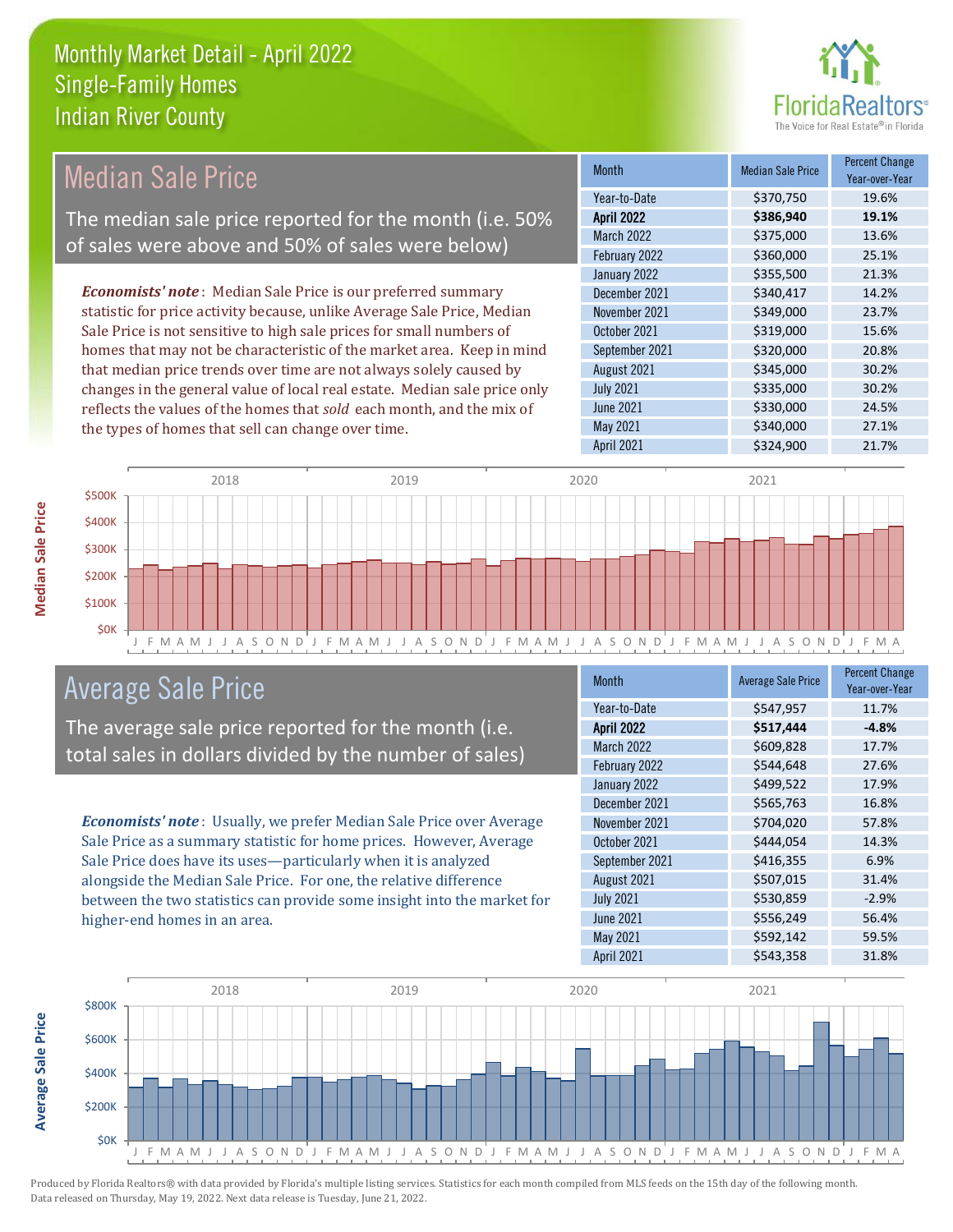

#### Dollar Volume

The sum of the sale prices for all sales which closed during the month

*Economists' note* : Dollar Volume is simply the sum of all sale prices in a given time period, and can quickly be calculated by multiplying Closed Sales by Average Sale Price. It is a strong indicator of the health of the real estate industry in a market, and is of particular interest to real estate professionals, investors, analysts, and government agencies. Potential home sellers and home buyers, on the other hand, will likely be better served by paying attention to trends in the two components of Dollar Volume (i.e. sales and prices) individually.

| <b>Month</b>      | <b>Dollar Volume</b> | <b>Percent Change</b><br>Year-over-Year |
|-------------------|----------------------|-----------------------------------------|
| Year-to-Date      | \$592.9 Million      | $-12.0%$                                |
| <b>April 2022</b> | \$157.8 Million      | $-32.0%$                                |
| March 2022        | \$206.1 Million      | $-5.1%$                                 |
| February 2022     | \$116.6 Million      | $-8.4%$                                 |
| January 2022      | \$112.4 Million      | 15.9%                                   |
| December 2021     | \$173.1 Million      | $-0.4%$                                 |
| November 2021     | \$192.9 Million      | 36.0%                                   |
| October 2021      | \$112.3 Million      | $-20.8%$                                |
| September 2021    | \$119.1 Million      | $-14.3%$                                |
| August 2021       | \$156.7 Million      | 19.4%                                   |
| <b>July 2021</b>  | \$178.9 Million      | $-2.9%$                                 |
| <b>June 2021</b>  | \$223.6 Million      | 119.0%                                  |
| May 2021          | \$214.9 Million      | 158.4%                                  |
| April 2021        | \$232.0 Million      | 128.7%                                  |



### Median Percent of Original List Price Received

The median of the sale price (as a percentage of the original list price) across all properties selling during the month

*Economists' note* : The Median Percent of Original List Price Received is useful as an indicator of market recovery, since it typically rises as buyers realize that the market may be moving away from them and they need to match the selling price (or better it) in order to get a contract on the house. This is usually the last measure to indicate a market has shifted from down to up, so it is what we would call a *lagging* indicator.

| <b>Month</b>      | Med. Pct. of Orig.<br><b>List Price Received</b> | <b>Percent Change</b><br>Year-over-Year |
|-------------------|--------------------------------------------------|-----------------------------------------|
| Year-to-Date      | 100.0%                                           | 1.7%                                    |
| <b>April 2022</b> | 100.0%                                           | 1.1%                                    |
| <b>March 2022</b> | 100.0%                                           | 1.1%                                    |
| February 2022     | 100.0%                                           | 2.5%                                    |
| January 2022      | 100.0%                                           | 2.5%                                    |
| December 2021     | 100.0%                                           | 2.7%                                    |
| November 2021     | 100.0%                                           | 2.1%                                    |
| October 2021      | 100.0%                                           | 3.0%                                    |
| September 2021    | 100.0%                                           | 2.8%                                    |
| August 2021       | 100.0%                                           | 3.4%                                    |
| <b>July 2021</b>  | 100.0%                                           | 4.2%                                    |
| <b>June 2021</b>  | 100.0%                                           | 4.7%                                    |
| May 2021          | 100.0%                                           | 4.4%                                    |
| April 2021        | 98.9%                                            | 3.2%                                    |



Produced by Florida Realtors® with data provided by Florida's multiple listing services. Statistics for each month compiled from MLS feeds on the 15th day of the following month. Data released on Thursday, May 19, 2022. Next data release is Tuesday, June 21, 2022.

Med. Pct. of Orig.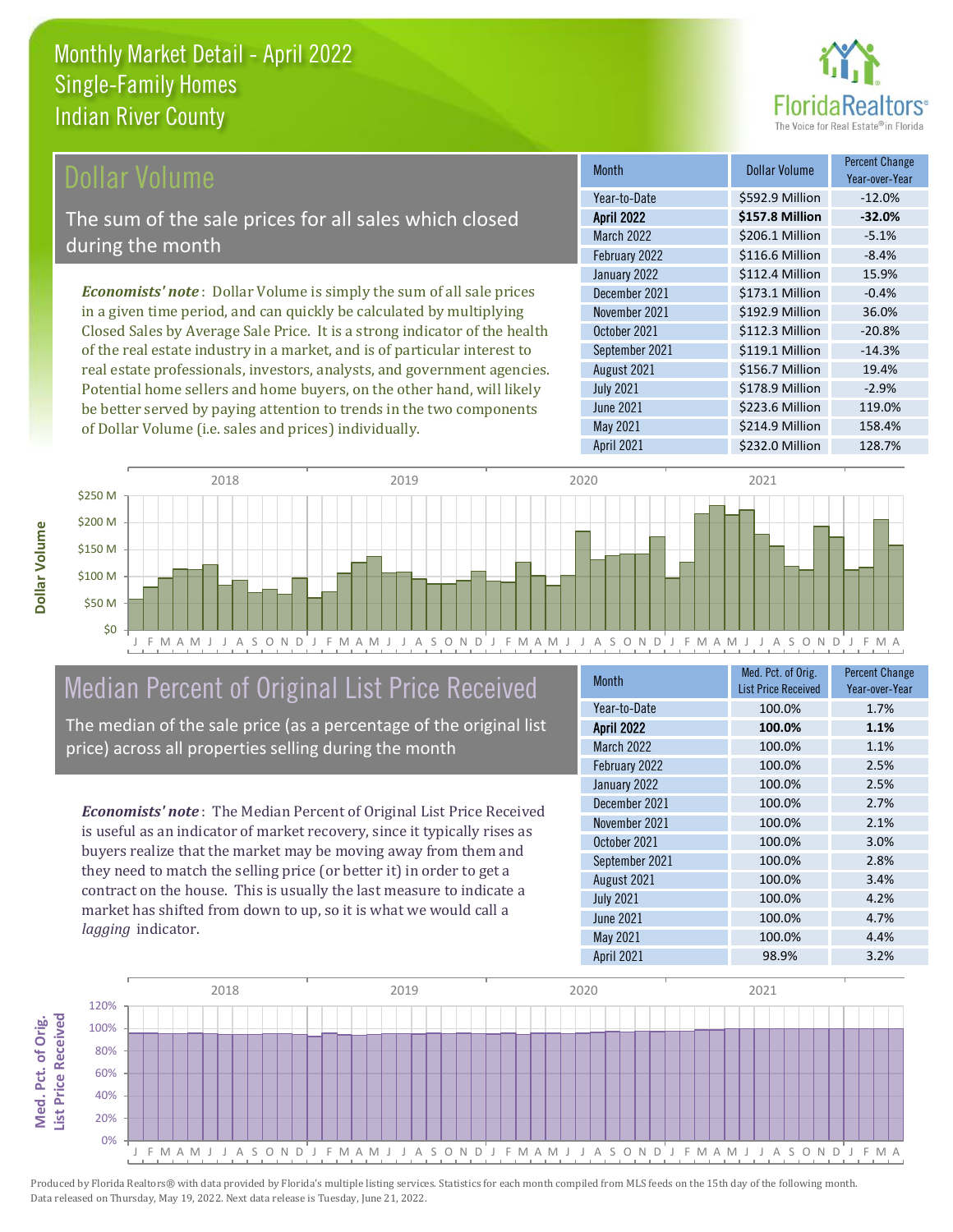

#### Median Time to Contract

The median number of days between the listing date and contract date for all Closed Sales during the month

*Economists' note* : Like Time to Sale, Time to Contract is a measure of the length of the home selling process calculated for sales which closed during the month. The difference is that Time to Contract measures the number of days between the initial listing of a property and the signing of the contract which eventually led to the closing of the sale. When the gap between Median Time to Contract and Median Time to Sale grows, it is usually a sign of longer closing times and/or declining numbers of cash sales.

| <b>Month</b>      | <b>Median Time to</b><br>Contract | <b>Percent Change</b><br>Year-over-Year |
|-------------------|-----------------------------------|-----------------------------------------|
| Year-to-Date      | 16 Days                           | $-27.3%$                                |
| <b>April 2022</b> | 13 Days                           | 0.0%                                    |
| <b>March 2022</b> | 16 Days                           | $-27.3%$                                |
| February 2022     | 19 Days                           | $-32.1%$                                |
| January 2022      | 17 Days                           | $-37.0%$                                |
| December 2021     | 15 Days                           | $-44.4%$                                |
| November 2021     | 19 Days                           | $-32.1%$                                |
| October 2021      | 15 Days                           | $-59.5%$                                |
| September 2021    | 16 Days                           | $-61.0%$                                |
| August 2021       | 13 Days                           | $-75.0%$                                |
| <b>July 2021</b>  | 13 Days                           | $-82.2%$                                |
| <b>June 2021</b>  | 13 Days                           | $-78.7%$                                |
| May 2021          | 15 Days                           | $-64.3%$                                |
| April 2021        | 13 Days                           | $-63.9%$                                |



#### Median Time to Sale

**Median Time to** 

**Median Time to** 

**Median Time to** 

The median number of days between the listing date and closing date for all Closed Sales during the month

*Economists' note* : Time to Sale is a measure of the length of the home selling process, calculated as the number of days between the initial listing of a property and the closing of the sale. *Median* Time to Sale is the amount of time the "middle" property selling this month was on the market. That is, 50% of homes selling this month took *less* time to sell, and 50% of homes took *more* time to sell. Median Time to Sale gives a more accurate picture than Average Time to Sale, which can be skewed upward by small numbers of properties taking an abnormally long time to sell.

| <b>Month</b>      | <b>Median Time to Sale</b> | <b>Percent Change</b><br>Year-over-Year |
|-------------------|----------------------------|-----------------------------------------|
| Year-to-Date      | 57 Days                    | $-20.8%$                                |
| <b>April 2022</b> | 54 Days                    | $-14.3%$                                |
| March 2022        | 54 Days                    | $-29.9%$                                |
| February 2022     | 59 Days                    | $-24.4%$                                |
| January 2022      | 65 Days                    | $-16.7%$                                |
| December 2021     | 60 Days                    | $-22.1%$                                |
| November 2021     | 59 Days                    | $-14.5%$                                |
| October 2021      | 56 Days                    | $-36.4%$                                |
| September 2021    | 59 Days                    | $-34.4%$                                |
| August 2021       | 58 Days                    | $-44.2%$                                |
| <b>July 2021</b>  | 61 Days                    | $-48.7%$                                |
| <b>June 2021</b>  | 62 Days                    | $-39.8%$                                |
| May 2021          | 60 Days                    | $-33.3%$                                |
| <b>April 2021</b> | 63 Days                    | $-29.2%$                                |

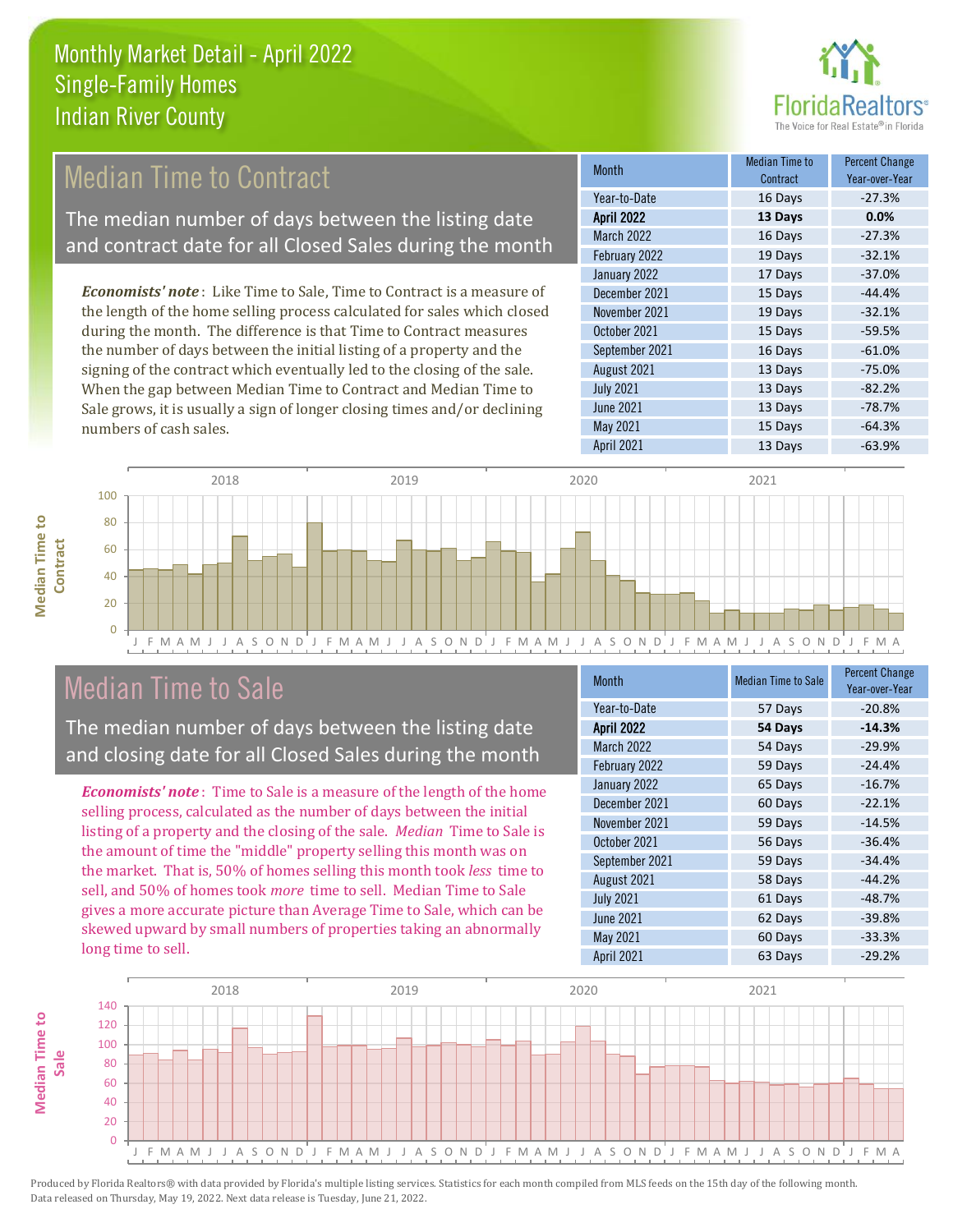distressed properties for sale.



| New Pending Sales                                                             | <b>Month</b>      | <b>New Pending Sales</b> | <b>Percent Change</b><br>Year-over-Year |
|-------------------------------------------------------------------------------|-------------------|--------------------------|-----------------------------------------|
|                                                                               | Year-to-Date      | 1,204                    | $-32.1%$                                |
| The number of listed properties that went under                               | <b>April 2022</b> | 279                      | $-29.0%$                                |
| contract during the month                                                     | March 2022        | 327                      | $-33.3%$                                |
|                                                                               | February 2022     | 322                      | $-32.1%$                                |
|                                                                               | January 2022      | 276                      | $-33.8%$                                |
| <b>Economists' note:</b> Because of the typical length of time it takes for a | December 2021     | 224                      | $-17.3%$                                |
| sale to close, economists consider Pending Sales to be a decent               | November 2021     | 299                      | $-6.6%$                                 |
| indicator of potential future Closed Sales. It is important to bear in        | October 2021      | 294                      | $-26.3%$                                |
| mind, however, that not all Pending Sales will be closed successfully.        | September 2021    | 279                      | $-24.2%$                                |
| So, the effectiveness of Pending Sales as a future indicator of Closed        | August 2021       | 284                      | $-31.9%$                                |
| Sales is susceptible to changes in market conditions such as the              | <b>July 2021</b>  | 294                      | $-22.0%$                                |



## New Listings

The number of properties put onto the market during the month

availability of financing for homebuyers and the inventory of

*Economists' note* : New Listings tend to rise in delayed response to increasing prices, so they are often seen as a lagging indicator of market health. As prices rise, potential sellers raise their estimations of value—and in the most recent cycle, rising prices have freed up many potential sellers who were previously underwater on their mortgages. Note that in our calculations, we take care to not include properties that were recently taken off the market and quickly relisted, since these are not really *new* listings.

| <b>Month</b>      | <b>New Listings</b> | <b>Percent Change</b><br>Year-over-Year |
|-------------------|---------------------|-----------------------------------------|
| Year-to-Date      | 1,288               | $-19.2%$                                |
| <b>April 2022</b> | 334                 | $-9.2%$                                 |
| <b>March 2022</b> | 339                 | $-29.2%$                                |
| February 2022     | 323                 | $-19.9%$                                |
| January 2022      | 292                 | $-15.1%$                                |
| December 2021     | 213                 | $-19.0%$                                |
| November 2021     | 271                 | $-9.1%$                                 |
| October 2021      | 304                 | $-14.6%$                                |
| September 2021    | 297                 | $-17.0%$                                |
| August 2021       | 313                 | $-2.5%$                                 |
| <b>July 2021</b>  | 358                 | 9.5%                                    |
| <b>June 2021</b>  | 369                 | 0.3%                                    |
| May 2021          | 329                 | $-36.5%$                                |
| April 2021        | 368                 | 23.5%                                   |

April 2021 393 113.6%

June 2021 332 -17.6% May 2021 3.4%



Pending Sales

**New Listings**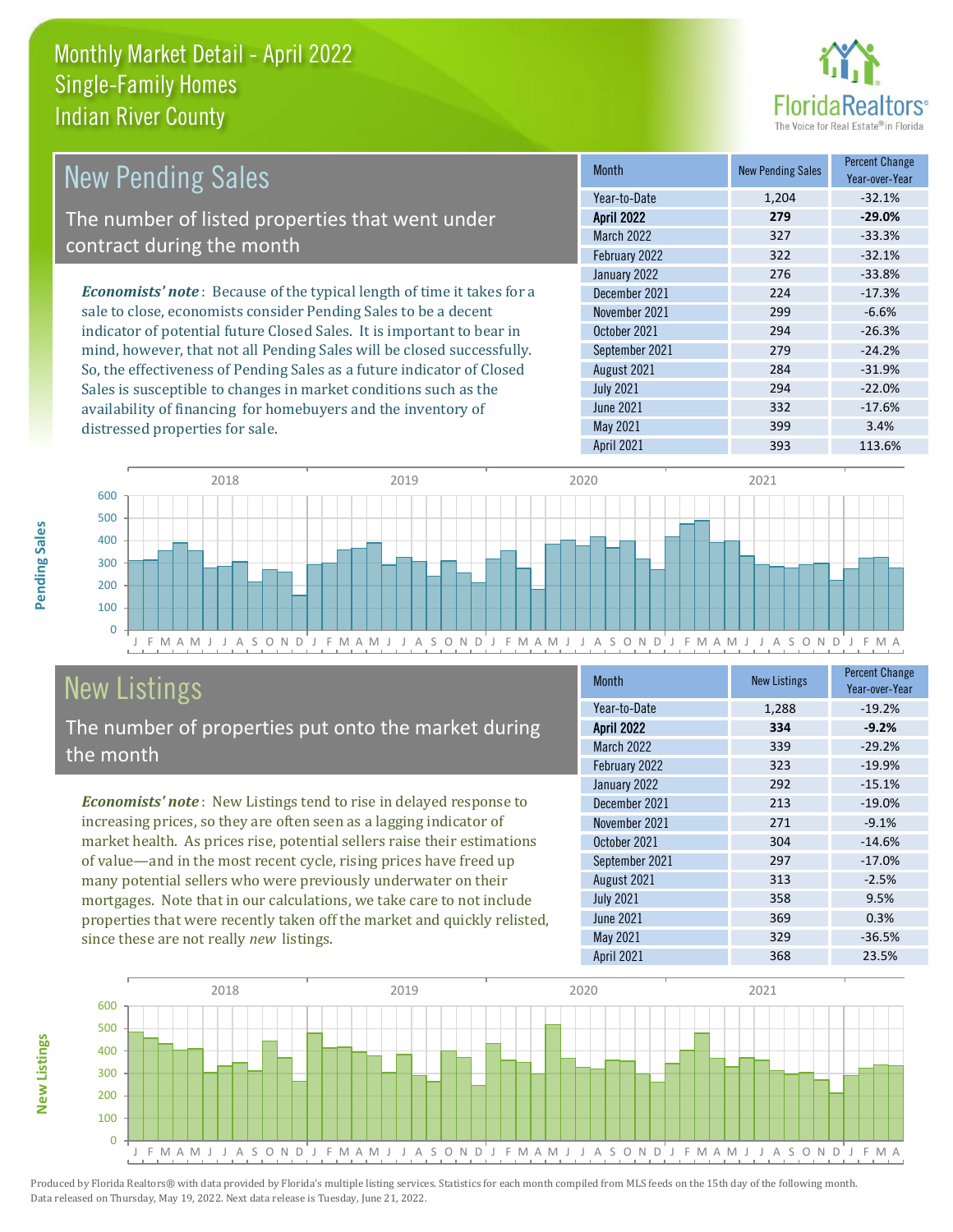

# Inventory (Active Listings) The number of property listings active at the end of the month

*Economists' note* : There are a number of ways to define and calculate Inventory. Our method is to simply count the number of active listings on the last day of the month, and hold this number to compare with the same month the following year. Inventory rises when New Listings are outpacing the number of listings that go off-market (regardless of whether they actually sell). Likewise, it falls when New Listings aren't keeping up with the rate at which homes are going off-market.

| <b>Month</b>             | Inventory | <b>Percent Change</b><br>Year-over-Year |
|--------------------------|-----------|-----------------------------------------|
| <b>YTD (Monthly Avg)</b> | 356       | $-31.1%$                                |
| <b>April 2022</b>        | 385       | $-6.8%$                                 |
| <b>March 2022</b>        | 336       | $-31.3%$                                |
| February 2022            | 345       | $-36.7%$                                |
| January 2022             | 358       | $-42.2%$                                |
| December 2021            | 331       | $-52.2%$                                |
| November 2021            | 355       | $-51.6%$                                |
| October 2021             | 403       | $-47.9%$                                |
| September 2021           | 424       | $-49.8%$                                |
| August 2021              | 420       | $-52.5%$                                |
| <b>July 2021</b>         | 418       | $-60.3%$                                |
| <b>June 2021</b>         | 369       | $-67.9%$                                |
| May 2021                 | 335       | $-77.2%$                                |
| <b>April 2021</b>        | 413       | $-71.3%$                                |



### Months Supply of Inventory

An estimate of the number of months it will take to deplete the current Inventory given recent sales rates

*Economists' note* : MSI is a useful indicator of market conditions. The benchmark for a balanced market (favoring neither buyer nor seller) is 5.5 months of inventory. Anything higher is traditionally a buyers' market, and anything lower is a sellers' market. There is no single accepted way of calculating MSI. A common method is to divide current Inventory by the most recent month's Closed Sales count, but this count is a usually poor predictor of future Closed Sales due to seasonal cycles. To eliminate seasonal effects, we use the 12-month average of monthly Closed Sales instead.

| <b>Month</b>             | <b>Months Supply</b> | <b>Percent Change</b><br>Year-over-Year |
|--------------------------|----------------------|-----------------------------------------|
| <b>YTD (Monthly Avg)</b> | 1.2                  | $-29.4%$                                |
| <b>April 2022</b>        | 1.3                  | 0.0%                                    |
| <b>March 2022</b>        | 1.1                  | $-31.3%$                                |
| February 2022            | 1.1                  | $-38.9%$                                |
| January 2022             | 1.1                  | $-47.6%$                                |
| December 2021            | 1.0                  | $-56.5%$                                |
| November 2021            | 1.1                  | $-56.0%$                                |
| October 2021             | 1.2                  | $-55.6%$                                |
| September 2021           | 1.2                  | $-61.3%$                                |
| August 2021              | 1.2                  | $-63.6%$                                |
| <b>July 2021</b>         | 1.2                  | $-70.0%$                                |
| <b>June 2021</b>         | 1.1                  | $-75.0%$                                |
| May 2021                 | 1.0                  | $-81.8%$                                |
| April 2021               | 1.3                  | $-75.0%$                                |

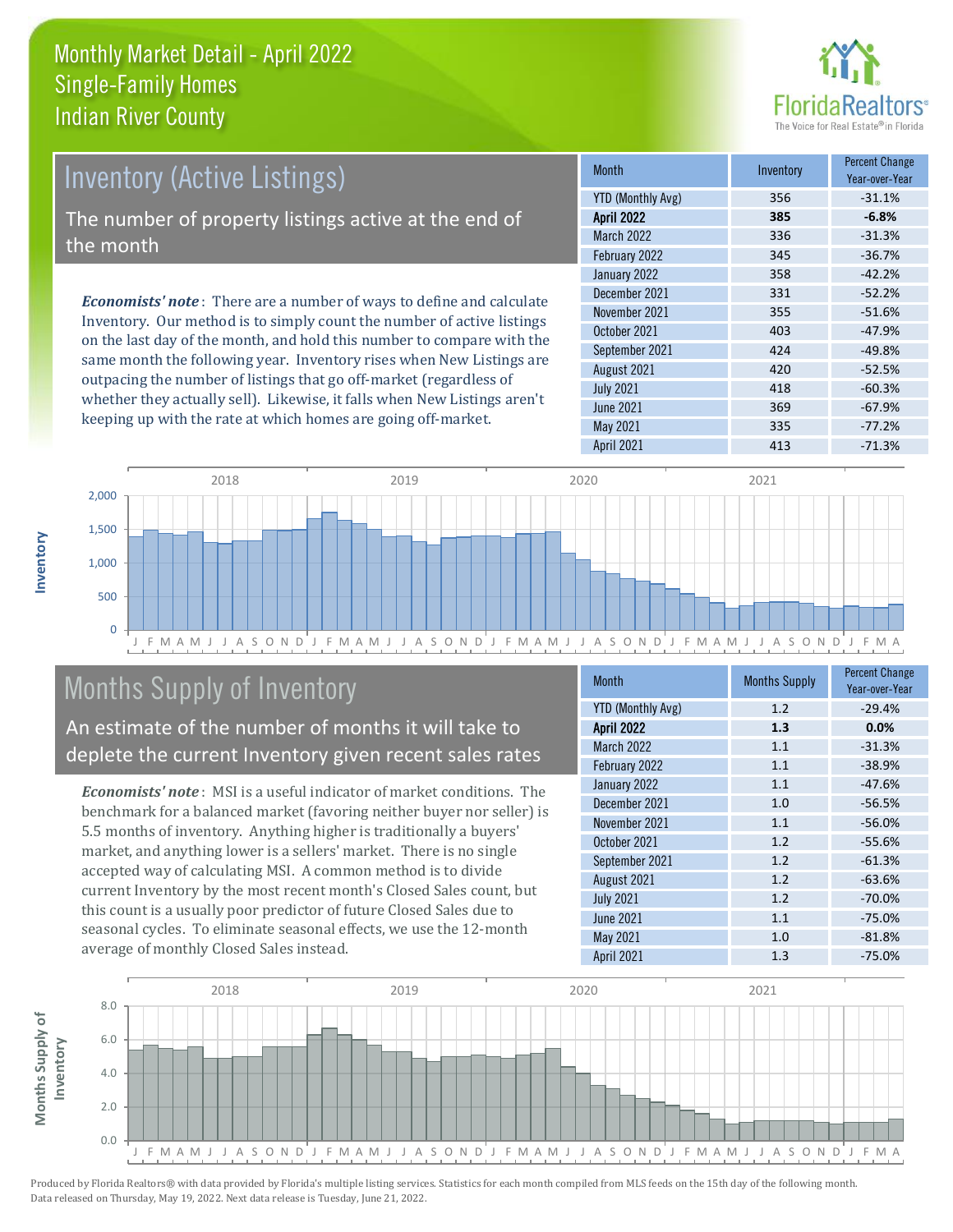

#### \$100,000 - \$149,999 2 -81.8% Sale Price Closed Sales Percent Change Year-over-Year Less than \$50,000 1 1 N/A \$50,000 - \$99,999 2 100.0% \$150,000 - \$199,999 8 -77.1% \$200,000 - \$249,999 17 -71.2% \$400,000 - \$599,999 90 50.0% \$600,000 - \$999,999 22 -53.2% *Economists' note:* Closed Sales are one of the simplest—yet most important—indicators for the residential real estate market. When comparing Closed Sales across markets of different sizes, we recommend comparing the percent changes in sales rather than the number of sales. Closed Sales (and many other market metrics) are affected by seasonal cycles, so actual trends are more accurately represented by year-over-year changes (i.e. comparing a month's sales to the amount of sales in the same month in the previous year), rather than changes from one month to the next. \$1,000,000 or more 25 25 -37.5%  $$250,000 - $299,999$  48  $-40.0\%$  $$300,000 - $399,999$  90 -4.3% Closed Sales by Sale Price The number of sales transactions which closed during the month



#### Median Time to Contract by Sale Price The median number of days between the listing date and contract date for all Closed Sales during the month

*Economists' note* : Like Time to Sale, Time to Contract is a measure of the length of the home selling process calculated for sales which closed during the month. The difference is that Time to Contract measures the number of days between the initial listing of a property and the signing of the contract which eventually led to the closing of the sale. When the gap between Median Time to Contract and Median Time to Sale grows, it is usually a sign of longer closing times and/or declining numbers of cash sales.

| Sale Price            | Median Time to<br>Contract | Percent Change<br>Year-over-Year |
|-----------------------|----------------------------|----------------------------------|
| Less than \$50,000    | 9 Days                     | N/A                              |
| $$50,000 - $99,999$   | 6 Days                     | $-25.0%$                         |
| $$100,000 - $149,999$ | 61 Days                    | 306.7%                           |
| $$150,000 - $199,999$ | 15 Days                    | 15.4%                            |
| \$200,000 - \$249,999 | 23 Days                    | 64.3%                            |
| \$250,000 - \$299,999 | 13 Days                    | 30.0%                            |
| \$300,000 - \$399,999 | 12 Days                    | $-20.0%$                         |
| \$400,000 - \$599,999 | 12 Days                    | 33.3%                            |
| \$600,000 - \$999,999 | 8 Days                     | $-72.4%$                         |
| \$1,000,000 or more   | 26 Days                    | $-3.7%$                          |



**Closed Sales**

**Median Time to Contract Median Time to Contract**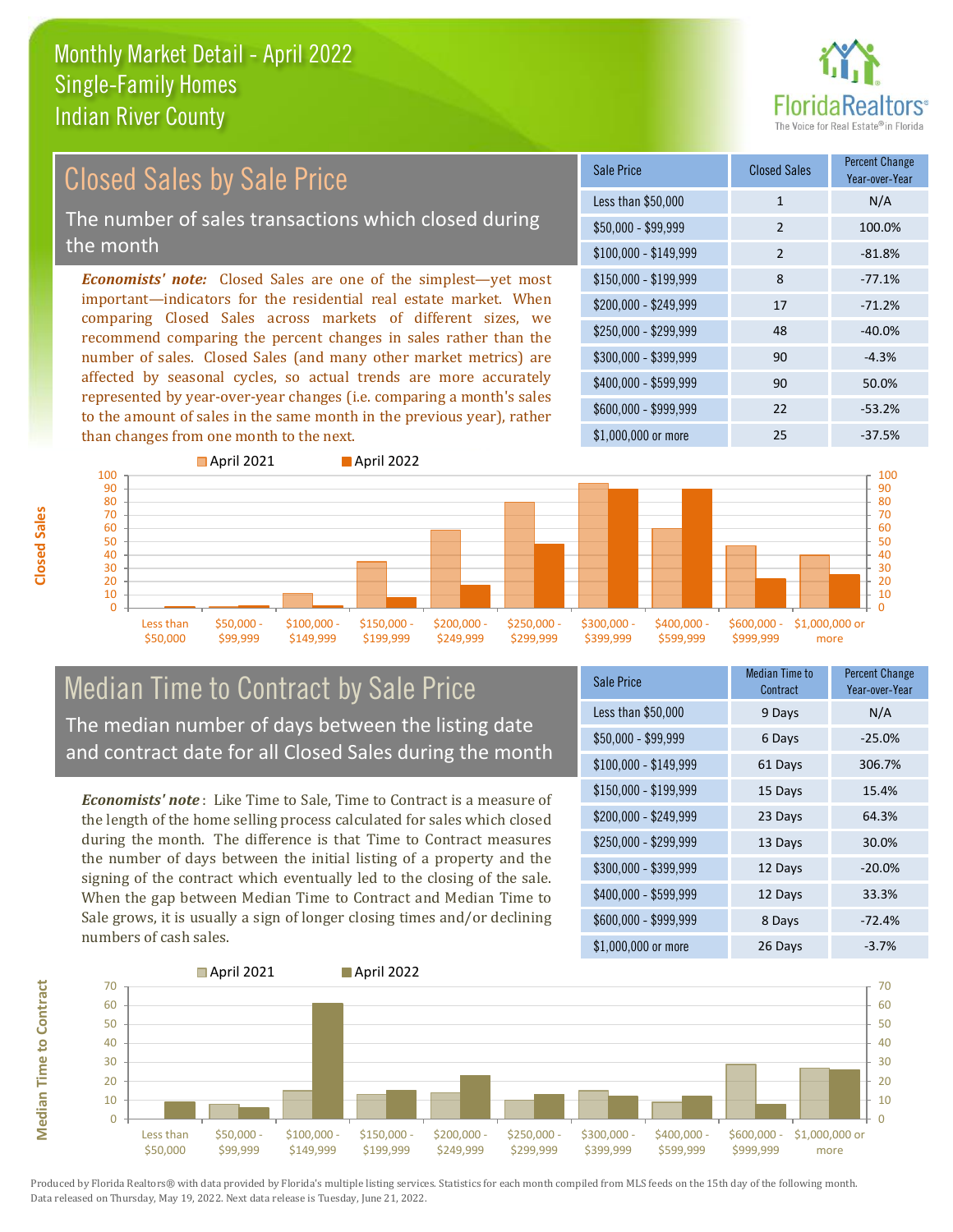

# New Listings by Initial Listing Price

The number of properties put onto the market during the month

*Economists' note:* New Listings tend to rise in delayed response to increasing prices, so they are often seen as a lagging indicator of market health. As prices rise, potential sellers raise their estimations of value—and in the most recent cycle, rising prices have freed up many potential sellers who were previously underwater on their mortgages. Note that in our calculations, we take care to not include properties that were recently taken off the market and quickly relisted, since these are not really *new* listings.

| <b>Initial Listing Price</b> | <b>New Listings</b> | <b>Percent Change</b><br>Year-over-Year |
|------------------------------|---------------------|-----------------------------------------|
| Less than \$50,000           | 0                   | N/A                                     |
| $$50,000 - $99,999$          | $\mathbf{1}$        | N/A                                     |
| $$100,000 - $149,999$        | $\overline{2}$      | $-80.0%$                                |
| $$150,000 - $199,999$        | 8                   | $-72.4%$                                |
| \$200,000 - \$249,999        | 21                  | $-48.8%$                                |
| \$250,000 - \$299,999        | 46                  | $-32.4%$                                |
| \$300,000 - \$399,999        | 75                  | $-15.7%$                                |
| \$400,000 - \$599,999        | 98                  | 75.0%                                   |
| \$600,000 - \$999,999        | 45                  | 7.1%                                    |
| \$1,000,000 or more          | 38                  | 15.2%                                   |



**Inventory**



#### Inventory by Current Listing Price The number of property listings active at the end of the month

*Economists' note* : There are a number of ways to define and calculate Inventory. Our method is to simply count the number of active listings on the last day of the month, and hold this number to compare with the same month the following year. Inventory rises when New Listings are outpacing the number of listings that go off-market (regardless of whether they actually sell). Likewise, it falls when New Listings aren't keeping up with the rate at which homes are going off-market.

| <b>Current Listing Price</b> | Inventory | <b>Percent Change</b><br>Year-over-Year |
|------------------------------|-----------|-----------------------------------------|
| Less than \$50,000           | 0         | N/A                                     |
| $$50,000 - $99,999$          | 0         | N/A                                     |
| $$100,000 - $149,999$        | 0         | $-100.0%$                               |
| $$150,000 - $199,999$        | 5         | $-86.1%$                                |
| \$200,000 - \$249,999        | 17        | $-45.2%$                                |
| \$250,000 - \$299,999        | 43        | $-25.9%$                                |
| \$300,000 - \$399,999        | 91        | 12.3%                                   |
| \$400,000 - \$599,999        | 97        | 98.0%                                   |
| \$600,000 - \$999,999        | 48        | $-7.7%$                                 |
| \$1,000,000 or more          | 84        | $-15.2%$                                |